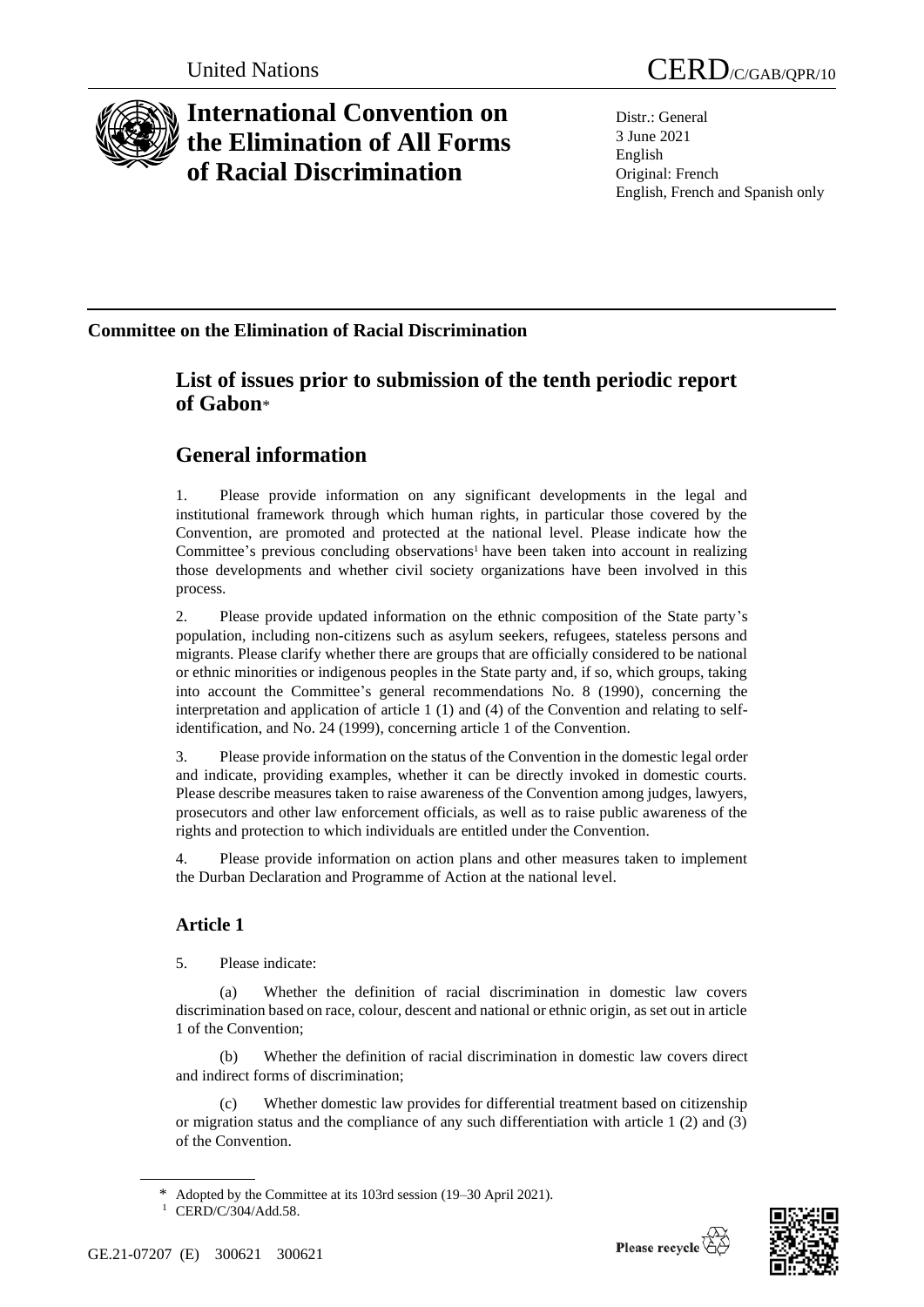6. Please indicate whether the State party's legal system allows for the adoption of special measures to ensure the adequate advancement of individuals and groups protected by the Convention and, if so, please describe these measures and provide information on the results achieved through their application.

#### **Article 2**

7. Please provide information on the legal framework, policies and legislative, judicial, administrative and other measures adopted to eliminate racial discrimination and give effect to article 2 of the Convention.

8. Please provide information on the National Human Rights Commission, including its mandate, and indicate whether it is competent to combat racial discrimination, including by considering individual complaints, and the types of assistance that are available to victims of racial discrimination. Please also provide information on the measures taken to bring the Commission fully into line with the principles relating to the status of national institutions for the promotion and protection of human rights (the Paris Principles), in particular the reforms undertaken to ensure its financial autonomy and guarantee its independence, including the procedure for the appointment of its members.

#### **Article 3**

9. Please indicate the measures taken to monitor and prevent segregation of persons and groups protected by the Convention, including ethnic minorities and non-citizens, in all areas, including education and housing.

#### **Article 4**

10. Please provide information on the legislative, judicial, administrative and other measures taken to give full effect to article 4 of the Convention, including those aimed at:

(a) Criminalizing the dissemination of ideas based on racial superiority or hatred and incitement to racial discrimination;

(b) Criminalizing all acts of violence or incitement to such acts against any group of persons on the grounds of race, colour, descent, or national or ethnic origin;

(c) Criminalizing the provision of any assistance to racist activities, including the financing thereof;

(d) Declaring the participation in organizations and in organized and all other propaganda activities which promote racial discrimination as an offence punishable by law;

Prohibiting public authorities and public institutions, national or local, from promoting or inciting racial discrimination.

11. Please indicate whether racial motives are considered an aggravating circumstance under domestic criminal legislation.

12. Please provide information on the tools that the State party has developed to combat racial hate speech in the media, including on the Internet, and on the results of the implementation of these tools, if any.

13. Please provide information on the measures taken to facilitate the submission of complaints involving acts of racial discrimination falling under article 4 of the Convention. Please also provide examples of decisions taken by national courts in such cases, if any. Please also provide statistical data, disaggregated by sex, age and national or ethnic origin, on complaints filed, inter alia, with the police, on prosecutions initiated and sentences handed down for acts prohibited under article 4 of the Convention and on the reparations provided to the victims of such acts.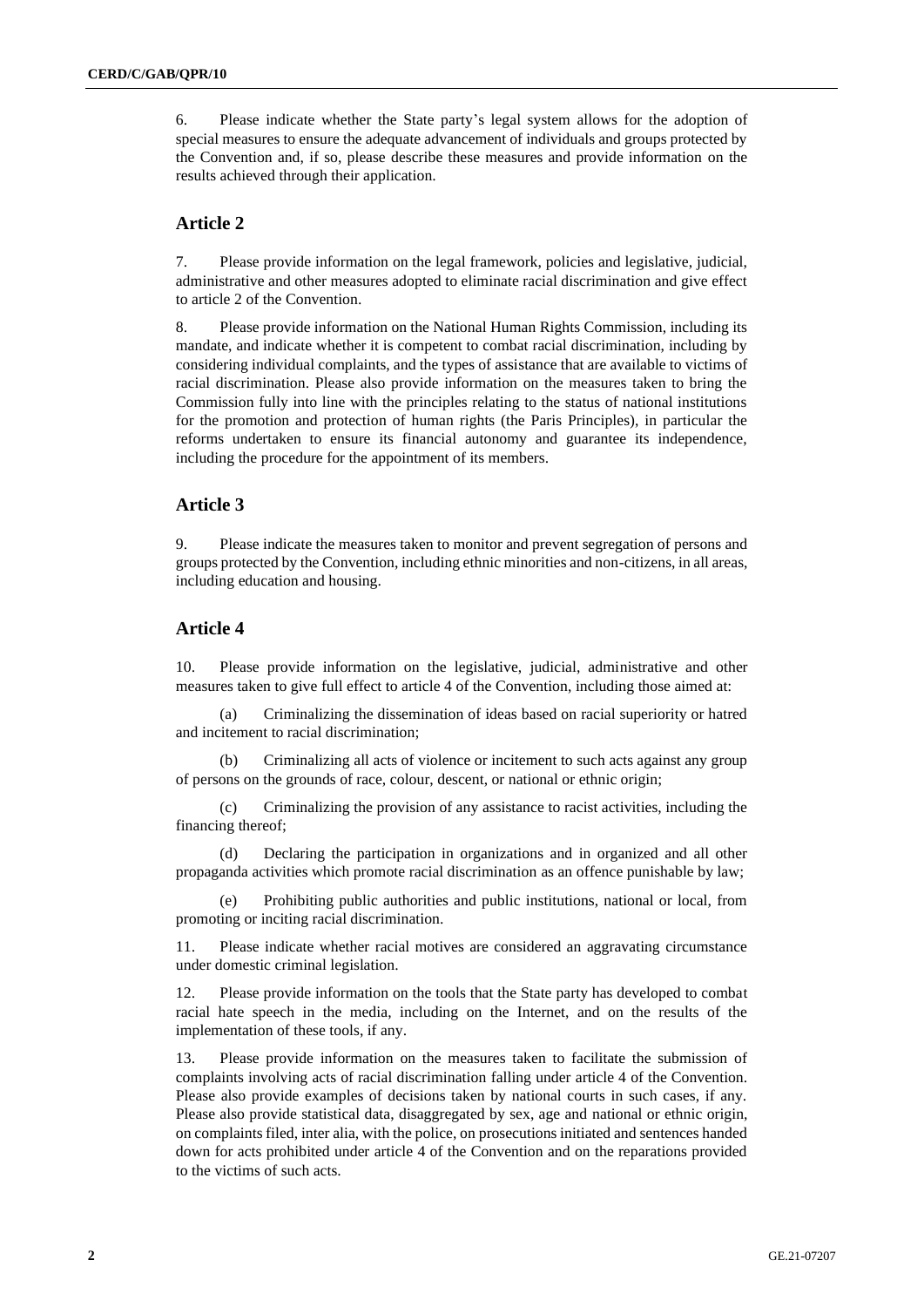#### **Article 5**

14. Please provide information on the exercise of the rights enshrined in article 5 of the Convention by persons belonging to ethnic and ethnolinguistic minorities, by indigenous peoples and by non-citizens, including migrants, refugees, asylum seekers and stateless persons, focusing in particular on economic, social and cultural rights, including access to social services, health care and education.

15. Please indicate whether the State party intends to give legal or constitutional recognition to indigenous peoples. If so, please provide data on the participation of indigenous peoples in political and public affairs at the national and local levels, including in representative or elected bodies, in the administration and in government agencies. Please also provide information on the mechanisms and procedures set up to ensure that indigenous peoples are duly consulted when decisions are made that may affect their livelihoods, in particular in decision-making processes regarding the exploitation of natural resources in their traditional territories.

16. Please provide information on access to domestic courts by persons belonging to the most disadvantaged and marginalized ethnic groups, including indigenous peoples, and indicate to what extent they benefit from the legal aid system.

17. Please indicate the specific measures taken to uphold the right of migrants to fair and satisfactory conditions of work, including in the mining and timber sectors, and to combat the forced labour of migrant children. Please indicate the outcomes of such measures. Please also provide information on the steps taken to ensure migrants' access to education, in particular the impact of the implementation of Act No. 21/2011 of 11 February 2012 establishing general guidelines for education, training and research.

18. Please provide information on the prevention of racial discrimination against persons belonging to these groups, including on stigmatization and arrests during police checks, as well as on access to economic, social and cultural rights, in particular access to health, education and housing. Please also indicate the measures taken to ensure that all refugee and asylum-seeking children have access to adequate medical care and obtain birth certificates promptly, especially in rural areas.

19. Please provide data, disaggregated by sex and ethnic or national origin, on the scale of trafficking in persons affecting foreigners, minorities and indigenous peoples in Gabon, including women and girls, and in particular trafficking for the purpose of sexual exploitation and domestic servitude. Please provide information on the implementation and impact of agreements concluded with other States to combat trafficking in persons, including in victim identification, information-sharing, joint investigations and judicial cooperation. Please clarify whether such agreements cover all forms of trafficking in persons and whether they protect both adults and children from trafficking.

20. Please provide information on the legal framework for combating trafficking in persons, in particular non-citizens, ethnic minorities and indigenous peoples, and indicate the extent to which it penalizes all forms of trafficking in persons. Please include statistical data on cases reported, complaints filed, investigations conducted, prosecutions carried out, penalties imposed on perpetrators, remedies provided and protection measures offered to victims of trafficking, including shelters and protection from retaliation. Please provide information on the status of the establishment and on the functions of the Council for the Prevention and Fight against Child Trafficking provided for in Act No. 009/2004 and, where appropriate, provide information on its activities and achievements.

21. Please provide information on the impact of the coronavirus disease (COVID-19) pandemic on the persons most vulnerable to discrimination and the various groups protected by the Convention, including non-citizens, indicating, in particular, the measures taken to:

(a) Ensure their participation in the design and implementation of the response to the COVID-19 pandemic;

(b) Protect them against the effects of the COVID-19 pandemic;